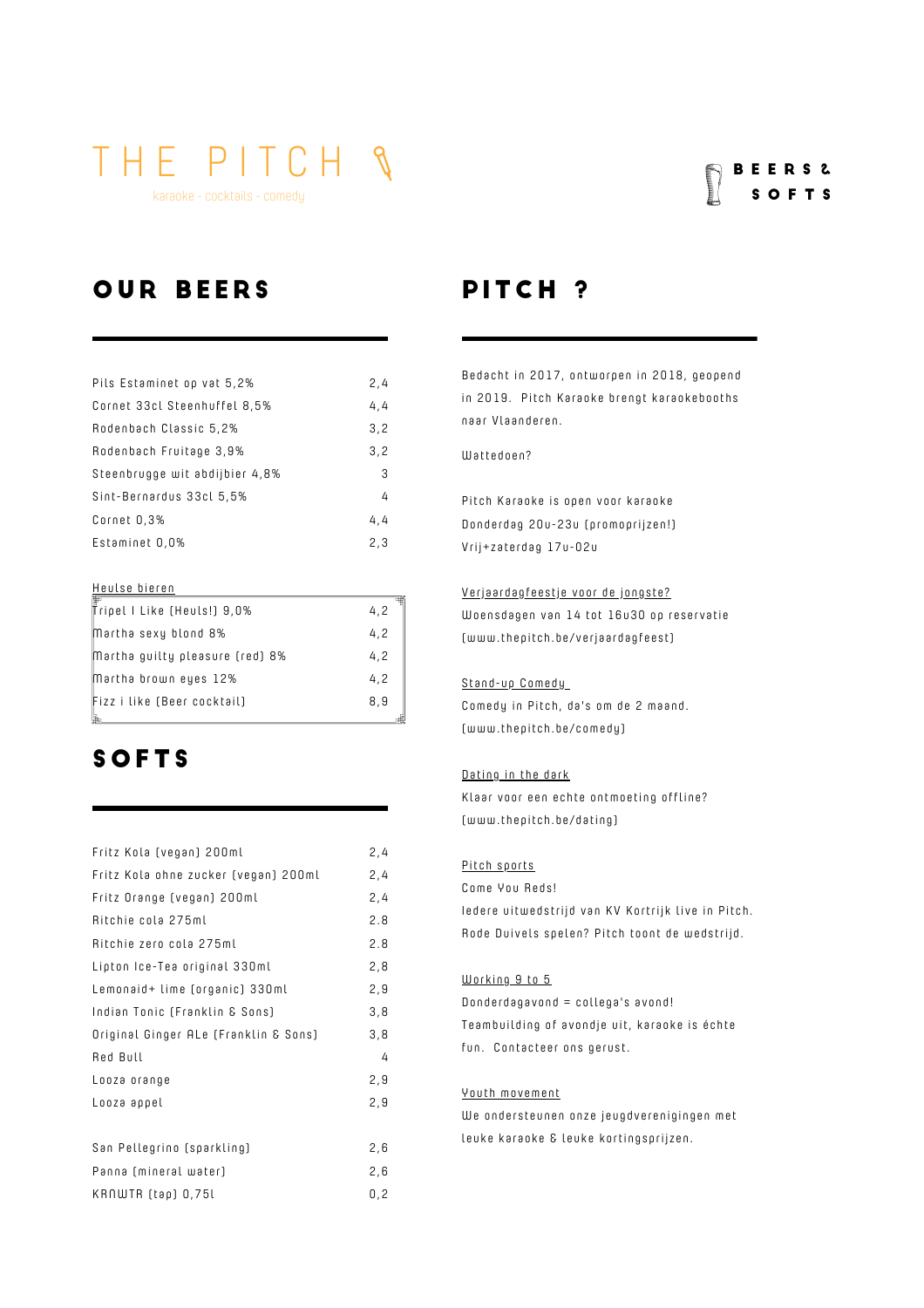karaoke - cocktails - comedy

#### C O C K T A I L S & M O C K T A I L S

### **COCKTAILS**

| Mojito                                   | 9,4 |
|------------------------------------------|-----|
| Munt/rum/limoen                          |     |
| Cuba Libre                               | 9,9 |
| Rum/Kola/limoen                          |     |
| Moijto Royal                             | 11  |
| Prosecco                                 |     |
| Margarita Classic                        | 9   |
| Cointreau/tequila                        |     |
| Tequila Sunrise                          | 9   |
| Tequila/sinaasappel/grenadine            |     |
| Hugo (Pitch Special!)                    | 9,8 |
| Prosecco/vlierbloesem/munt               |     |
| Cosmopolitan                             | 9   |
| Cointreau/wodka/cranberry                |     |
| Daiquiri                                 | 9   |
| Rum/limoensap/suiker                     |     |
| Cointreau sour                           | 9   |
| Cointreau/citroen                        |     |
| Amaretto sour                            | 9   |
| Amaretto/citroen                         |     |
| Mənhətten                                | 9,4 |
| Whiskey/vermout/bitters                  |     |
| Boulevardier                             | 9   |
| Whiskey/vermout/Campari                  |     |
| Dark 'n Stormy                           | 9,4 |
| Ginger Ale/Havana especial/Limoen        |     |
| Pitch Pink Joke (Wodka Version!)         | 8,9 |
| Cranberry juice/limon/wodka/orange juice |     |
| Moscow mule                              | 9   |
| Ginger ale/wodka/lemon                   |     |

All cocktails are made on the spot with fresh ingredients.

### **MOCKTAILS**

| Virgin Mojito                     |     |
|-----------------------------------|-----|
| Sparkling water/limoen/rietsuiker |     |
| Apple Blossom                     | 7,5 |
| Appelsap/vlierbloesem             |     |
| Shirley Temple                    | 7.5 |
| Grenadine/Lemonaid lime           |     |
| Pitch Pink                        | 7.5 |
| Cranberry/limoen/sinaasappel      |     |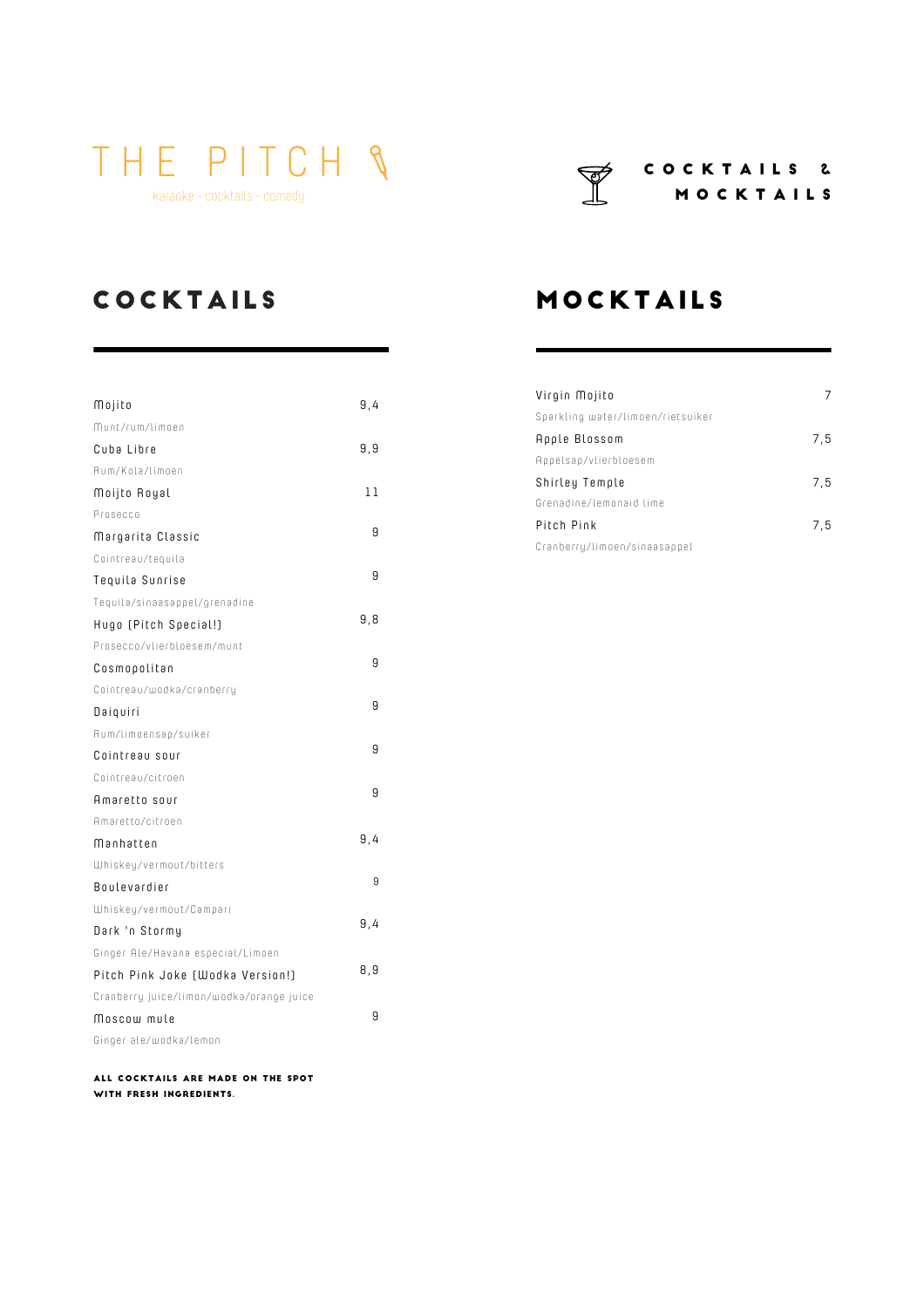karaoke - cocktails - comedy

### **WINES**

|                                  | glass/bottle |
|----------------------------------|--------------|
| Wit                              |              |
| RAM Chenin blanc blend           | 6/25         |
| VONKEL Syrah blend               | 4/19         |
|                                  |              |
| Rosé                             |              |
| Summertime Côtes de Provence     | 7/26         |
| VONKEL Fontein rosé              | 4/19         |
|                                  |              |
| Rood                             |              |
| RAM Syrah blend                  | 6/25         |
| VONKEL Shiraz Cabernet Sauvignon | 4/19         |

### GIN & TONIC

| Bombay English Estate               | 8   |
|-------------------------------------|-----|
| Blind Tiger                         | 9.5 |
| with Indian Tonic (Franklin & Sons) |     |

## **APERO**

| Aperol Spritz  | 8,5 |
|----------------|-----|
| Campari Orange | 8   |
| Campari Tonic  | 8   |
| Martini Bianco | 5   |
| Martini Rosato | 5   |
| Passoa Orange  | 8   |
| Ricard         | 5   |
| Wodka/Red Bull | 7,5 |
| Picon vin blac | 7,9 |

### **SHOTS**

| Tequila (Camino)                      | 6   |
|---------------------------------------|-----|
| Trjoka Wodka                          | 3,5 |
| [Pink/Flamingo/Green]                 |     |
| Jagerbomb                             | 8   |
| Wodka Absolut                         | 5   |
| Whiskey (Jameson)                     | 6   |
| Rum (Bacardi)                         | 7   |
|                                       |     |
| PROMO SHOTS                           |     |
| 4 x Flamingo shots in flamingo        | 13  |
| 5 x Shots Bonanza (our finest shots!) | 21  |
| 1 x Happy Bday shot (ask the bar!)*   | U   |
|                                       |     |

 $*$ If your bday is within 7 days

### **BUBBLES**

|                                | glass/bottle |
|--------------------------------|--------------|
| Prosecco La Contesse Brut      | 6/29.5       |
| Champagne Laurent-Perrier Brut | 55.          |
| Prosecco La Contesse Rosé      | 7.5/34       |

### DIGISTIVE

| Amaretto Disaronno   |      |
|----------------------|------|
| Baileys              | 9    |
| Cointreau            | 7    |
| Rum Havana Club es.  | 7    |
| Whiskey Jameson      | 5, 5 |
| Calvados             | 4    |
| Bacardi Carta Blanca | 6    |
|                      |      |
| *extra soft drink    | 2    |

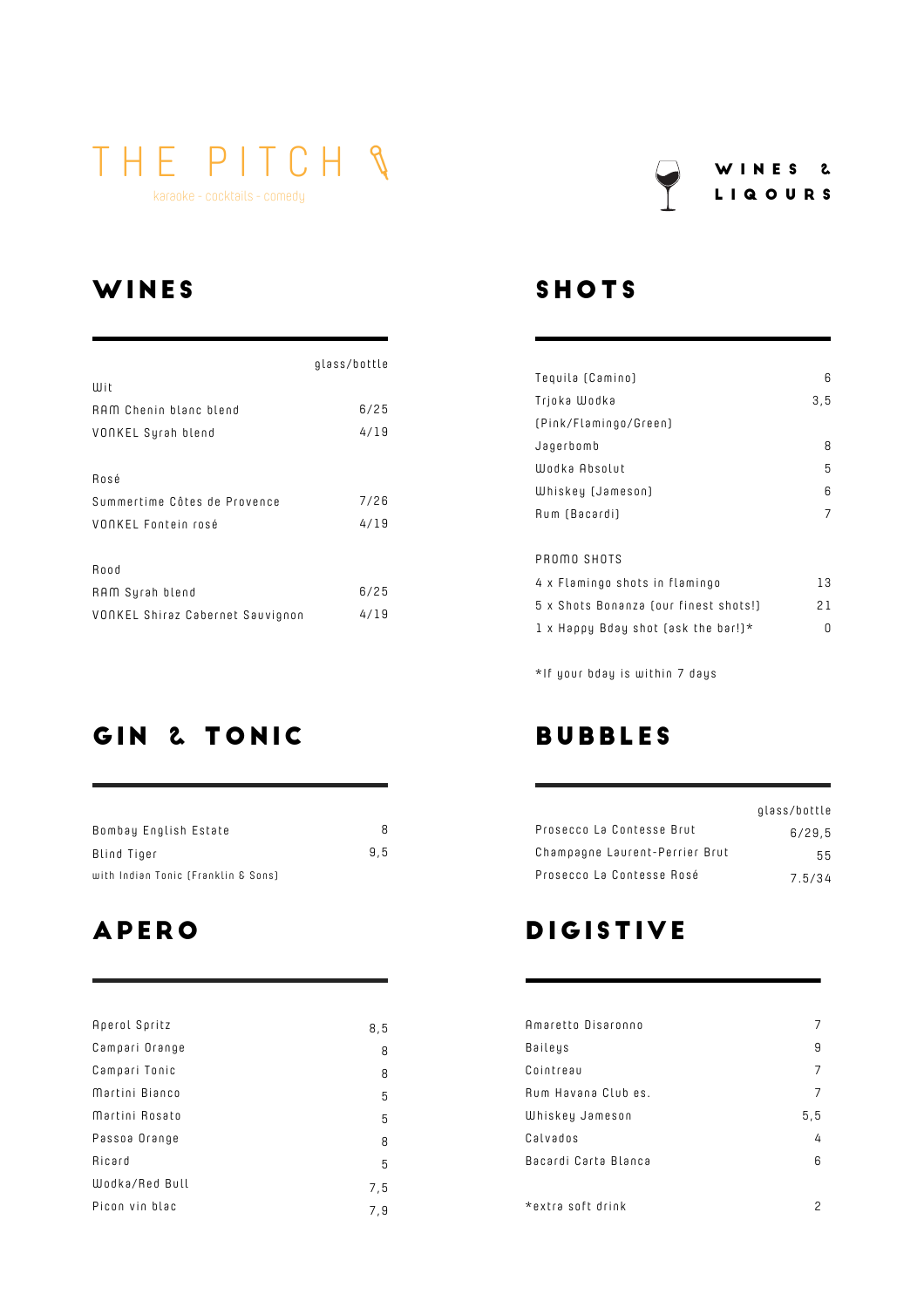karaoke - cocktails - comedy



### WARM BITES

| Dim Sum (groente/vlees/)       | 9   |
|--------------------------------|-----|
| $\Lambda$ acho's $[+dip]$      | я   |
| Piccolini's (mini pizza's)     | 8   |
| Yakitori (Japanse kipspiesjes) | 7.5 |

- $\bullet$  Allergenen? Vraag gerust aan de bar alle info.
- Allergens? Ask our staff for more info.
- Avez-vous des allergies? Demandez -nous plus d'info

### WARM DRINKS

| Coffee Americano           | 2.6 |
|----------------------------|-----|
| Coffee Lungo               | 2.6 |
| Coffee Ristretto           | 2.6 |
| Tea (ask for our flavours) | 2.6 |
| Choco fantasy              | 2 R |

### **COLD BITES**

| Kaas & salami | 6, 5 |
|---------------|------|
|               |      |
|               |      |
| <u>Chips</u>  |      |
| Naturel       | 2    |
| Paprika       |      |
| Pickles       |      |
| Grills        |      |